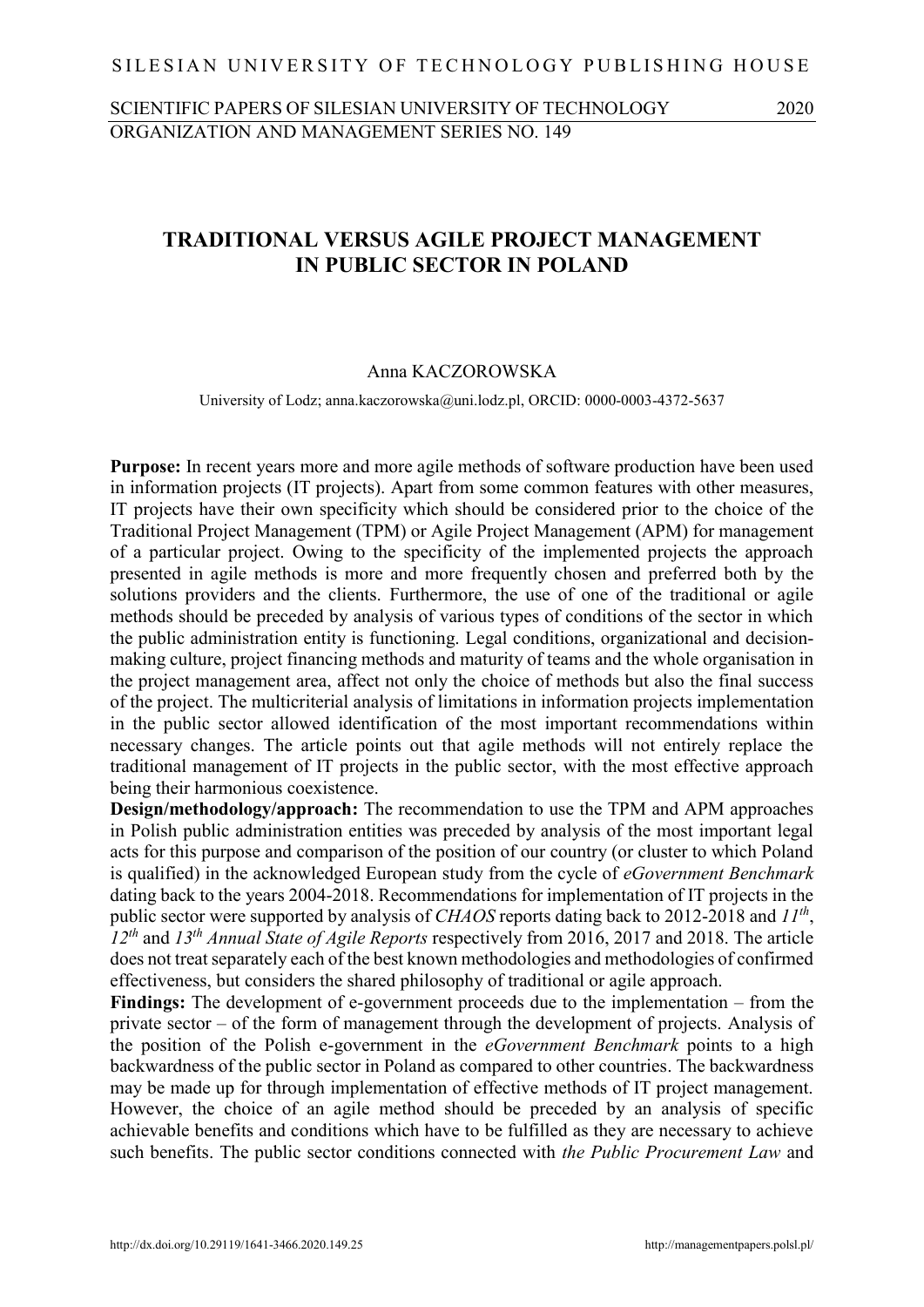1 informal limitations resulting, among other, from organisational and decisive culture will not allow, as for now, to fully use agile methods.

**Originality/value:** The public sector in Poland is the largest but at the same time the most difficult customer of services and products from the ICT sector in Poland. For a large purchaser 5 of the ICT sector solutions the choice of the most effective project management method becomes a significant determinant of the project's success. In practice, there is no organization 7 or project in which a methodology in its pure form could be used. Therefore, a given methodological approach has to be adjusted to the conditions of the sector in which the organisation is functioning and to a specific project.

**Keywords:** project management, IT project, public sector, traditional methodologies, agile methodologies.

12 **Category of the paper:** Research paper.

# 13 **1. Introduction**

Owing to introduction of the project management to the public administration sector the 15 e-government development in Poland is possible, its pace depending on the State's reasonable investments in new ICT technologies, due to which coherent ICT systems may appear in this sector all over the country (Kaczorowska, 2013).

The main task of the public sector offices is rendering of public services. IT projects should be established in this sector primarily to assure availability of consecutive e-services and ICT systems owing to which they may be provided.

Public administration not only renders services but is also functioning in the legal 22 regulations system. The causes of corrupt scandals, multibillion losses, loss of customers' faces, bankruptcies of national implementors, and complex IT projects should be searched for in the *Public procurement law* which determines how the public projects are implemented in Poland.

The public sector in Poland is the largest but at the same time the most difficult customer 26 of services and products from the ICT sector in Poland. In recent years, the public procurement 27 supported by EU funds constituted about 25% of the demand for ICT sector services (Ministry of Development, 2017).

29 For a large purchaser of the ICT sector solutions the choice of the most effective project management method becomes a significant determinant of the project's success.

 Acknowledged standards and methods of project management and the tools supporting these processes were described in detail in national (Łubiarz, 2015; Trocki, 2012, 2017; Wysocki, 2013) and world literature (Apello, 2012; Cohn, 2010; Layton, 2012; Shaydulin, and Sybrandt, 2017; Wendler, 2014).

Traditional methods are based on the assumption that the customer from the beginning <sub>3</sub>, knows what she/he wants" and can express it in clear, explicit and measurable requirements. 37 However, due to the impossibility of fast response to the increasing dynamics of changes in the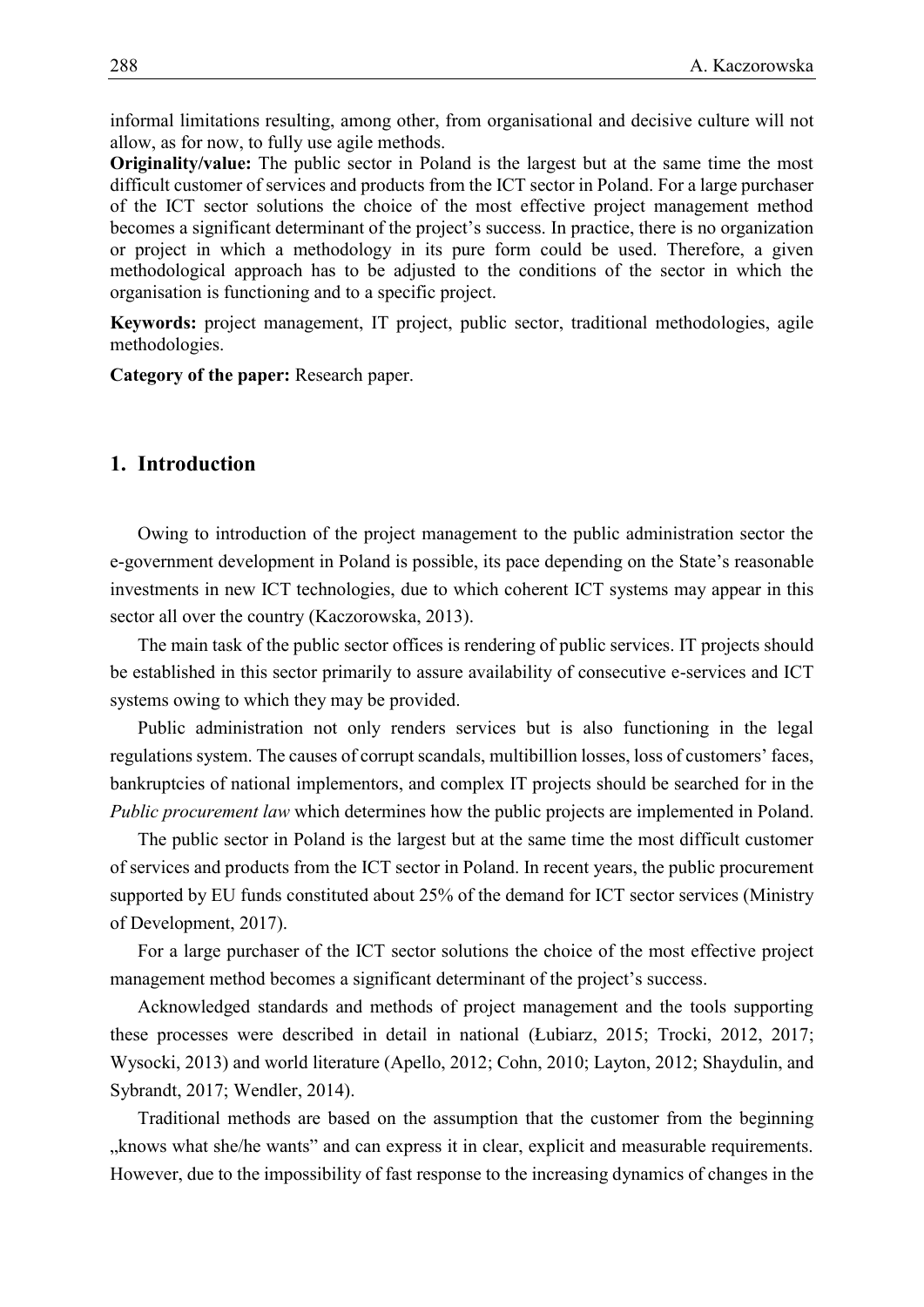project and its environment they are not adopted to realities of IT projects implementation. 2 Observance of all their procedures and rules may also significantly slow down the process of implementation of a given undertaking (Chmielarz, 2012).

4 Agility on the executory – project level was implemented in practice in numerous agile methodologies developed first for IT projects management.

The main project benefits obtained owing to the agile approach comprise: higher easiness 7 of coping with variable priorities, reduced time to market, reduced project risk, better adjustment of IT objectives and clients of IT solutions, higher productivity of works and faster visibility of the project effects (VersionOne, 2016; CollabNet, and VersionOne, 2017, 2018).

However, the use of any of the agile methodologies does not guarantee the occurrence of the mentioned benefits in each project and translating them into a higher efficiency of the whole 12 organisation. The choice of an agile method should be preceded by an analysis of specific achievable benefits and conditions which have to be fulfilled as they are necessary to achieve such benefits.

Agile methodologies require from the project participants such abilities as: self-organisation 16 of teams, group undertaking of commitments and decisions, self-reliance, creativity, courage, higher involvement of the customer in current operational measures, close cooperation between 18 the contracting authority and the contractor. These are elements of organizational climate and 19 culture and not only of project culture. The use of an agile approach to project management in the public sector should also involve this aspect.

Public institutions applying for project funds use the only project management methodology recommended by the European Commission, known as the *Project Cycle Management*, hereinafter referred to as the PCM (European Commission, 2004). This traditional, free and systematically updated methodology should serve improvement of the project management and 25 programmes co-financed by the EU, but mostly taking rational decisions by the EC employees who earmark and check the use of aid funds. The recommendations contained in the PCM are 27 not suitable for direct, complete application because they are focussed on the project financing principles and thus pass over other extremely important processes of management of the measures.

Because of a higher and higher complexity of IT projects, the demand for a dynamic 31 definition of the scope of works during the project implementation and the lack of possibilities to use the PCM methodology as the only one for management of IT projects, such an approach in the public sector is necessary in which the instability of requirements will not pose a problem and which assures transparency and sorting out of activities, where most important is the 35 creative team work and as close cooperation between the Contracting Authority and the 36 Contractor as possible. Such requirements may be met by agile methods dedicated to the 37 IT project management. The studies indicate (Project Management Institute, 2017, 2018; Speed  $&$  Function Team, 2017) that in the IT project management the hybrid methods should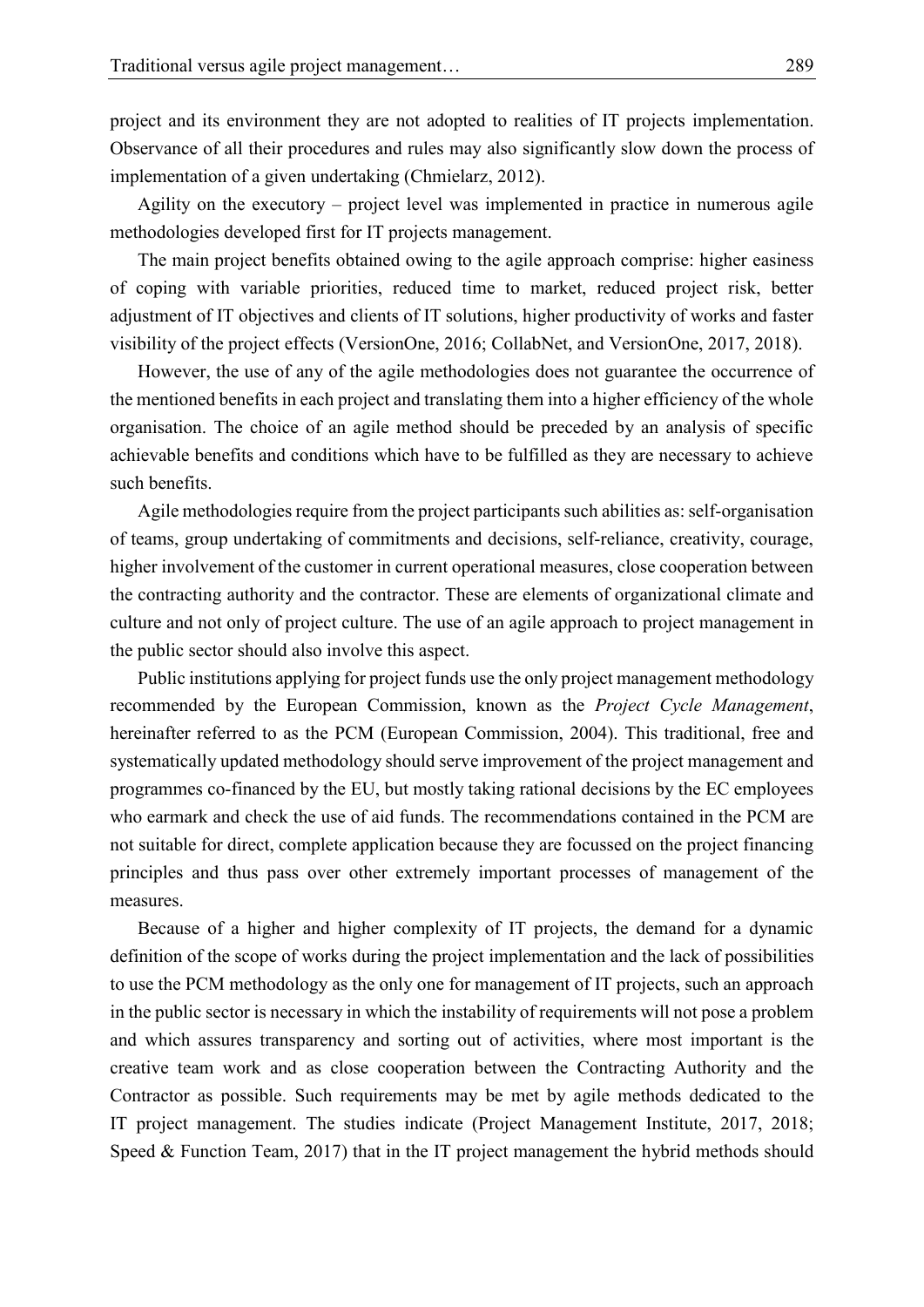1 be applied, which usually combine the traditional methodology with preferred elements of agile methods.

> The development of e-government proceeds due to the implementation  $-$  from the private  $\epsilon$  sector – of the form of management through the development of projects. Therefore, the recommendation to use the TPM and APM approaches in Polish public administration entities was preceded by analysis of the most important legal acts for this purpose and 7 comparison of the position of our country (or cluster to which Poland is qualified) in the 8 acknowledged European study from the cycle of *eGovernment Benchmark* dating back to the 9 years 2004-2018. Analysis of the position of the Polish e-government in this study  $(Kaczorowska, and Ciach, 2013; Capec, 2015, 2015, 2016, 2017, 2018)$  points to a high backwardness of the public sector in Poland, as compared to other countries (Table 1, Table 2 and Table 3 in the Appendix). The backwardness may be made up for through implementation of effective methods of IT project management.

Recommendations for implementation of the IT projects in the public sector were supported by analysis of *CHAOS* reports dating back to 2012-2018 and  $II^{th}$ ,  $I2^{th}$  and  $I3^{th}$  Annual State of 16 *Agile Reports* respectively from 2016, 2017 and 2018.

> Agile methods are common in public sector in the USA, Canada and also Western Europe. Predominance of agile methods over traditional ones in ICT is also noticeable in implementation of European public procurement (Kański, 2018). Positive experience of other states confirms the possibilities of practical use of agile methods during implementation of the public sector projects in Poland.

# 22 **2. Key determinants of the success of IT projects in the context**  23 **of application of agile methods**

 The Standish Group which develops the *CHAOS* reports every year revised the project's success deviating from the "golden triangle of the project parameters" defined by the Project Management Institute as the project implementation according to the budget, schedule and business requirements. The success measurement was enriched with the quality criteria and the client's satisfaction.

29 According to *CHAOS* reports (the Standish Group, 2012, 2014, 2015) both in 2012 (projects base dating back to 2002-2010), 2015 (projects of the years 2011-2015), 2016 (Johnson, and Mulder, 2016), and 2017/2018 (Lynch, 2018) the chances of the project's success obviously decrease with increased size of the project and its complexity. The percentage of large projects with a successful ending is only  $2\%$ . In the public sector the lowest percentage (21%) of successfully ended projects was noted. Such statistics induce to searching for new, advanced methods of implementation of the projects, increasing the chances for their success.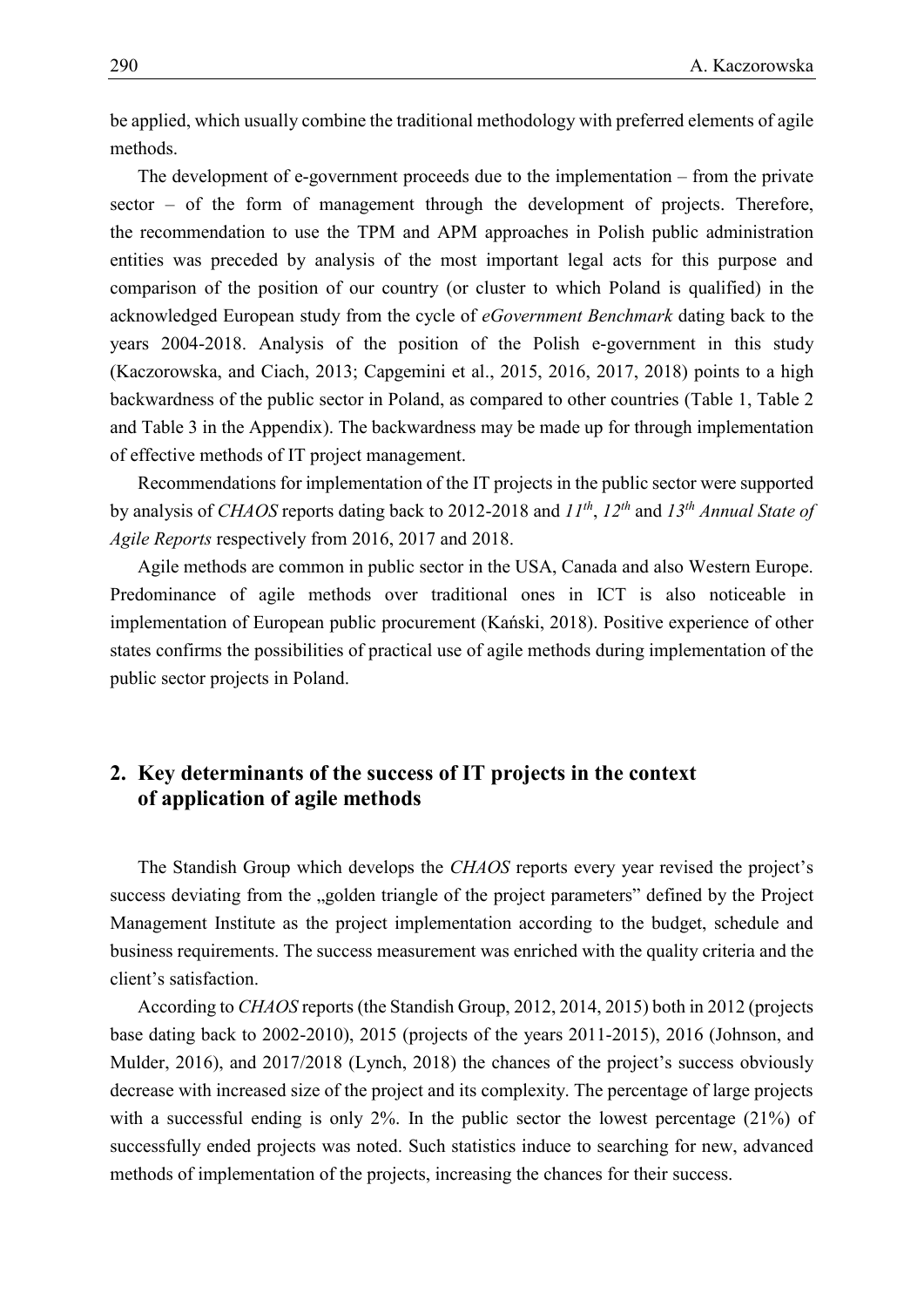The success of the project implementation was largely due to the agile method with which 2 it was conducted –– as many as 28 percentage points of the difference as compared to the management by traditional methodologies (the Standish Group, 2015).

At the same time the studies confirm that no matter what the scale of the project is, the use 5 of an agile method supports achievement of success. Furthermore, they point to a strong 6 dependence between the scale of implemented projects, adopted methodology of project management and probability to achieve success. This is particularly visible in long-lasting projects of a medium and high scale, where the use of agile methodologies of project management increases the probability to achieve success from 400 to 600%, as compared to the use of traditional cascade methodologies (the Standish Group, 2015). Therefore, searching for 11 the ways and possibilities of implementation of agile methods for project management is iustified.

> 13 Classical methods do not include the process of erosion of the requirements formulated during the pre-implementation analysis. Presently, the outdating time of a half of the 15 requirements reaches approx. 6 months (Atkinson, and Benefield, 2013). Implementation of the submitted IT projects having the nationwide and multimillion or even several billion budgets, lasts even several years in the public sector. Although formally the project was implemented pursuant to the assumed requirements, actually it ends with a defeat because of outdated functionalities which it supplies. An undeniable asset of agile methodologies is their faster response to the dynamics of changes in the measure's business environment (Project Success in Agile Development Projects, 2017; Jeremiah, 2017).

> Analysis of the key determinants of the IT project success induces us to pay attention to another significant relation in the context of the use of agile methods in implementation of 24 projects in the public sector. The *Annual State of Agile Reports* (VersionOne, 2016; CollabNet, 25 VersionOne 2017, 2018) indicates that the higher the involvement of agility factors which can be used in a given project, the higher the chance of its successful implementation. This trend is 27 stronger in implementation of large, complex, and long-term projects. Although the use of not all attributes of agility of a given method increases the probability of the project's success, yet it does not enable a thorough use of its assets.

> A success of the information project depends also on behavioural conditions of the project's participants, i.e. factors other than methodological and legislative (Dorsey, 2015).

#### 32 **3. Conditions of IT projects implementation in the public sector**

33 Owing to the *Act on information technology for the activities of the entities implementing*  34 *the public tasks of 17 February 2005* (Act on information technology for the activities of the 35 entities implementing the public tasks, 2005) in the public sector it is possible to set up projects,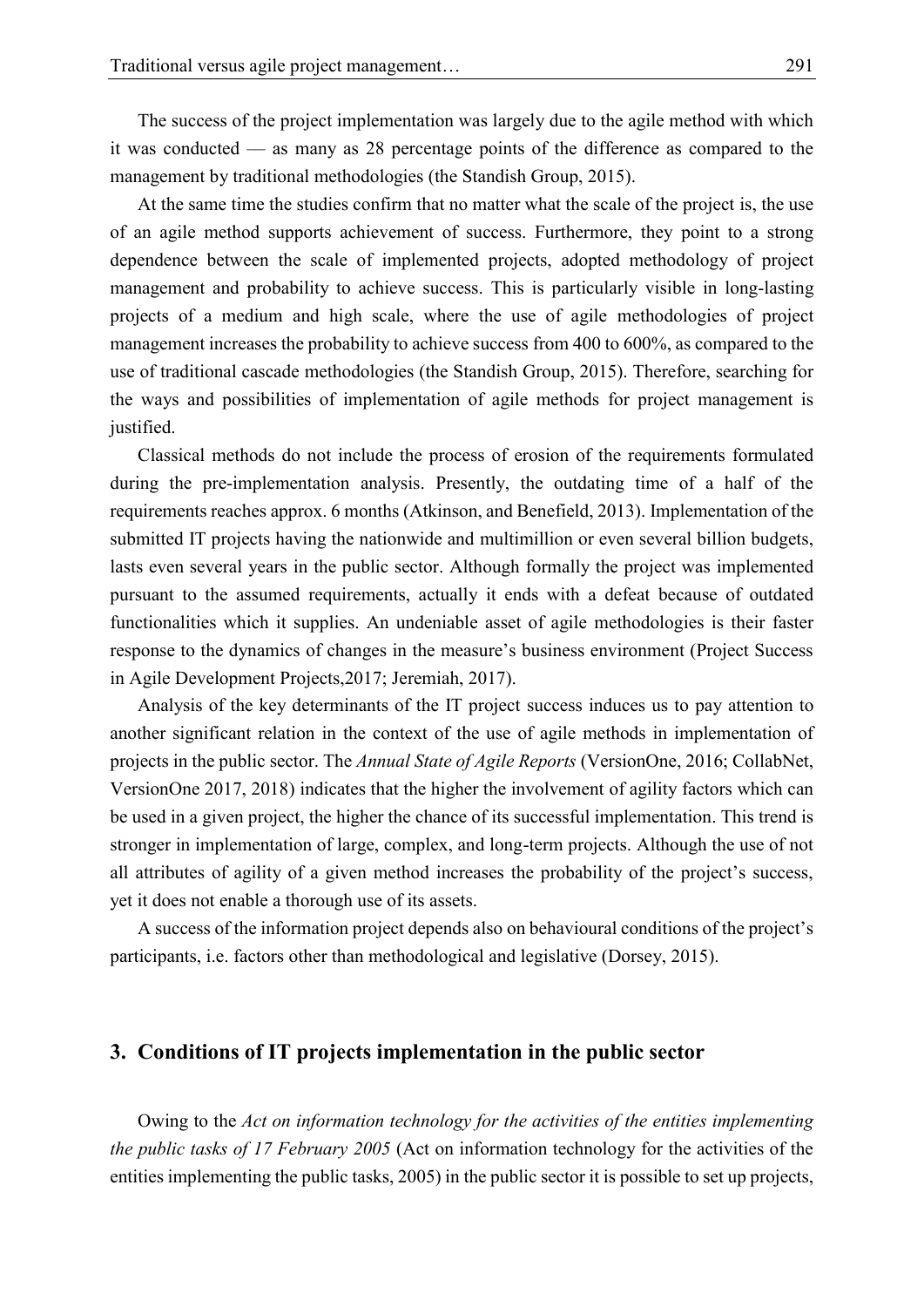including IT projects, officially. In the first project in the history of Poland, *Plan of the State's* 2 *Informatization for the year 2006* (Decree of the Ministry Cabinet on the State's Informatization 3 Plan for the year 2006, 2006) 6 IT projects were singled out (3 extra sectoral and 3 sectoral).

Implementation of all public projects, including IT projects, is financed by public means 5 and is based on two legal acts: *Act of 29 January 2004 Public Procurement Law* hereinafter referred to as the PPL (Public procurement law, 2004) and the Act on public finances (Act on Public Finances, 2009). Unfortunately, the highest number of limitations and difficulties in implementation, especially of the biggest public projects (such as the construction and development of the Complex Information System of the Social Insurance Company, e-PUAP platform), results from the PPL (Public Procurement Law) provisions.

Achievement of success in each project depends on the offeror's skills in project management. Meanwhile, the national *Public procurement law* demands specification of the 13 object of order according to European, international or Polish standards, but it does not demand any description of the offerors qualifications within the project management. This yields a high probability of the choice of a company which will not cope with implementation of a huge project or will cause the choice of a foreign contractor who does not know Polish conditions.

17 Legitimisation of the requirement that project managers must have certificates confirming their management skills consistent with any of the acknowledged methods is insufficient, because they may undertake activities exclusively within the procedures of the public administration entity for which they work.

The most important restrictions resulting from the currently applicable PPL (Public Procurement Law) are:

- requirement to have for each type of works a complete specification of their scope as early as at the moment of signing the contract;
- lack of the possibility to continuously adjust the scope of works to the changing circumstances (mechanism of  $\alpha$ , additional orders" functioning in the PPL allows to supplement the set of works only in strictly specified conditions);
- $-$  negligence to include in the PPL the risks which may occur during implementation of a given project;
- nonoptimal set of tasks for the Public Procurement Office (PPO) in the aspect of enabling an efficient implementation of public projects.

Amendments to the PPL from 2016 ("Act of 22 June 2016 about the change of the Public 33 Procurement Law and some other acts, 2016) and 2018 (Act of 20 July 2018, changing the act 34 – Public procurement law and the act on changing the Public Procurement Law and the act about the change of the Public Procurement Law and some other acts, 2018) provide for the mechanisms which allow to implement the IT projects in the public sector according to agile methods. In the context of the possibilities to use agile methods during IT projects implementation, the most important changes introduced by these amendments are: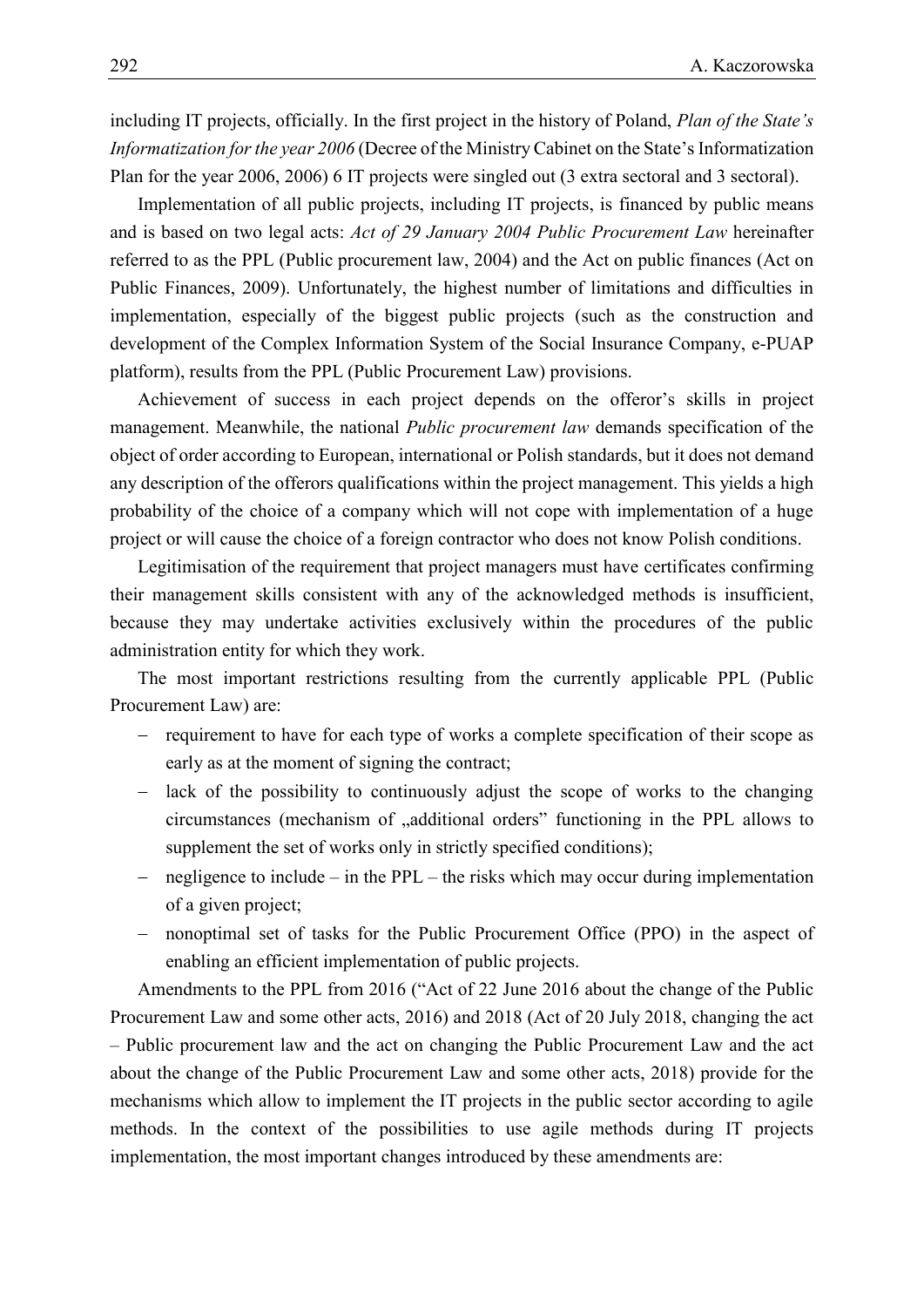- extension of the scope of allowable changes in the agreement;
- 2 innovative partnership as a new procedure to grant public procurement;
- 3 requirement of electronic communication between the Contracting Authority and the contractor;
	- 5 using in a larger scope the capacity and functional criteria to prepare the tender documentation (TOR, PPS);
	- 7 mechanisms which enable closing of the parties' cooperation, combined with the so-called peaceful exit plans.

9 A significant limitation for promotion of agile methods of project management in public sector are competencies and preparations for correct evaluation of the proceedings aimed at 11 granting of public procurement by legislative bodies (National Appeal Chamber – KIO, courts 12 of general jurisdiction) and inspection bodies (Public Procurement Office). Evaluation of 13 a possible appeal by the National Appeal Chamber when the public procurement proceedings involve the mechanisms allowing to use agile methods, requires from those who recognize such a possibility the legal protection with relevant knowledge supported by practice within the description of projects implemented according to agile methods.

Implementation of public procurement using agile methods of project management also arouses some fear of employees of the implementing authorities, connected with the lack of 19 possibilities to use the known and common patterns of preparing and conducting the proceedings.

 The project of a consecutive amendment of the Public Procurement Law, accepted by the government on 9 July 2019, makes it possible to use agile methods in national proceedings below the EU thresholds. Unfortunately, for public procurement above the EU thresholds, which usually refers to the IT projects on nationwide scale, the formalism in procedures is to be even higher. The realistic date when the new provisions of the Public Procurement Law will become valid is the 1st of January 2021.

### 27 **4. Recommendations for implementation of IT projects in the public sector**

Among the recommendations which increase the chances and possibilities to use agile 29 methods in IT project management, the change of internal procedures of the contracting authority within purchase and contracting is of key importance. What is most needed is the 31 departure from the model of one-time, long-term orders for IT solutions and replacing it with shorter, modular projects.

The ability to implement projects by the company as a whole should be a priority criterion of choosing the contractors for the biggest projects in the public sector (Gasik, 2013). In evaluation of the companies competencies within the projects management the public sector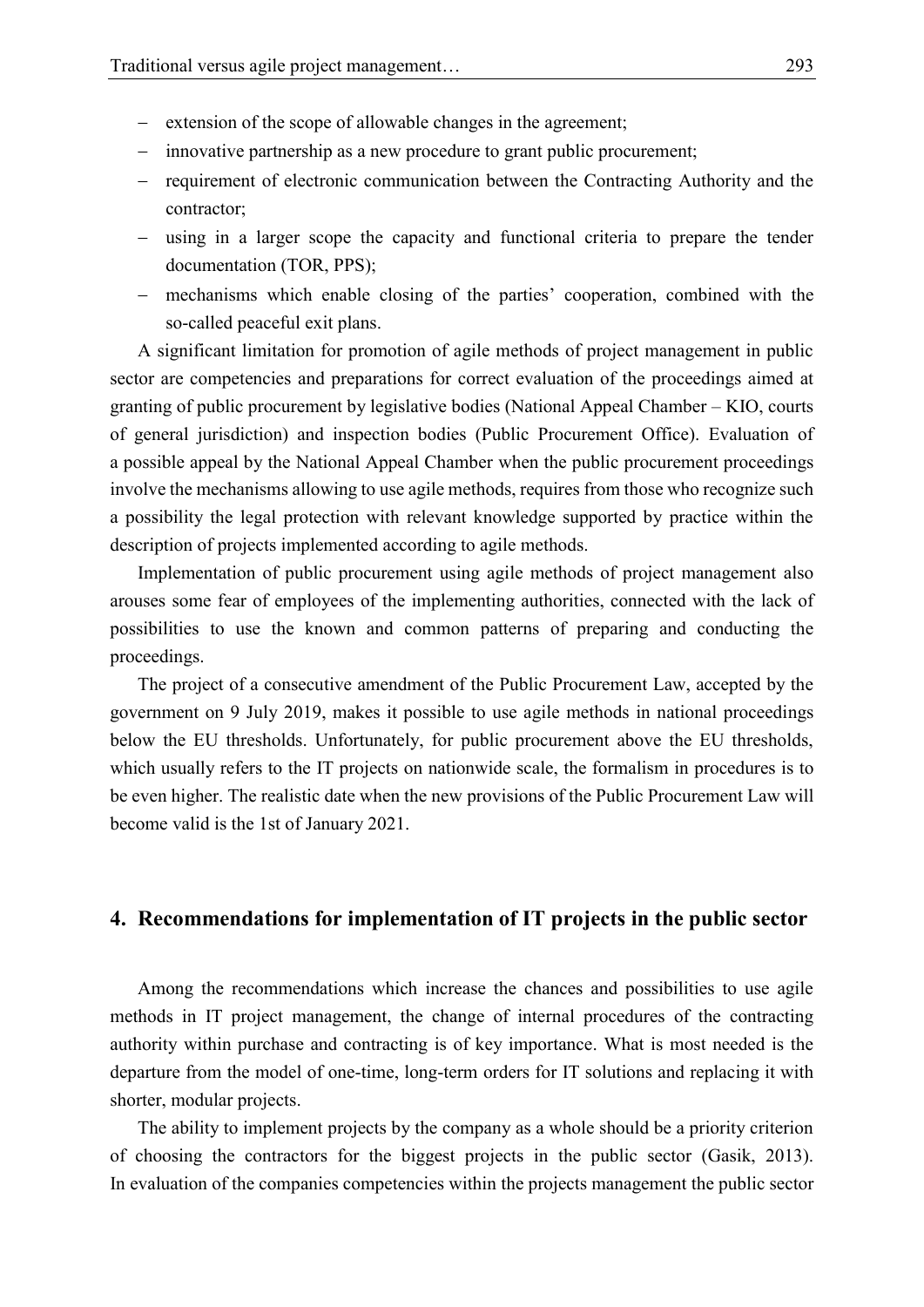1 could use the project maturity models (which determine the level of advancement of the 2 organisation as a whole in project implementation), such as the *Capability Maturity Model*  3 *Integration* or the *Organizational Project Management Maturity Model* (Juchniewicz, 2009; Juchniewicz, 2012). In the USA only the companies exhibiting a high project maturity level have a chance to obtain orders in governmental agencies tenders.

6 Changes in the bids evaluation criteria are also necessary. Evaluation should be conducted according to a more comprehensive scope of capacity, quality and functional criteria, such as the prototype of a part of the system, presentation of functionality, specification of functionalities which were awarded with bonuses.

Amendments to the Public Procurement Law should enable the dynamic definition of the scope of works during the project implementation. While drawing up the Terms of Reference 12 (TOR) the Contracting Authority should describe the public procurement subject (PPD) in as precise a way as possible at a given stage. We should be aware from the very beginning that the Terms of Reference will undergo changes and ongoing specification. It is important that the 15 changes in agreements entries refer not only to the possibility of a more comprehensive modification of the subject of order during the project implementation but that they also involve the peaceful scenarios of departure.

Modifications are needed within the tender documentation, including among other the use 19 of such mechanisms as the Request for Information, Request for Quote, and Request for Proposal.

In the case of huge countrywide projects we should assume in advance that risks will appear. The lack of the preliminary estimation of risks on the part of the Contracting Authority from 23 the public sector deprives the potential contractors from the IT branch of important knowledge 24 about the realities of implementation of the future project. A more comprehensive 25 popularisation of the innovative partnership will surely counteract the Contracting Authority's passivity, which is caused by the transfer of risk and responsibility to the contractor.

The TOR should be supplemented not only with a list of risks threatening the project but also with indication for which risks the Contracting Authority is responsible, for which the 29 contractor is responsible, and for which risks the responsibility rests jointly with these participants of the project process. The risks connected with direct project management, among 31 others those resulting from cooperation with sub-suppliers, should rest exclusively with the 32 contractor. The list of risks included in the TOR would be specified by the Contracting 33 Authority and would be elaborated by the contractor within the submitted bid. The contractor would be also obliged to estimate the consequences of all identified risks for the budget and schedule of the works. Leaving the responsibility for risks almost wholly on the part of the 36 contractor will probably cause the situation where reasonable offerors will try to include their cost in the price which they propose themselves. The risks servicing cost should constitute a separate part of the offer's budget launched when a given risk occurs.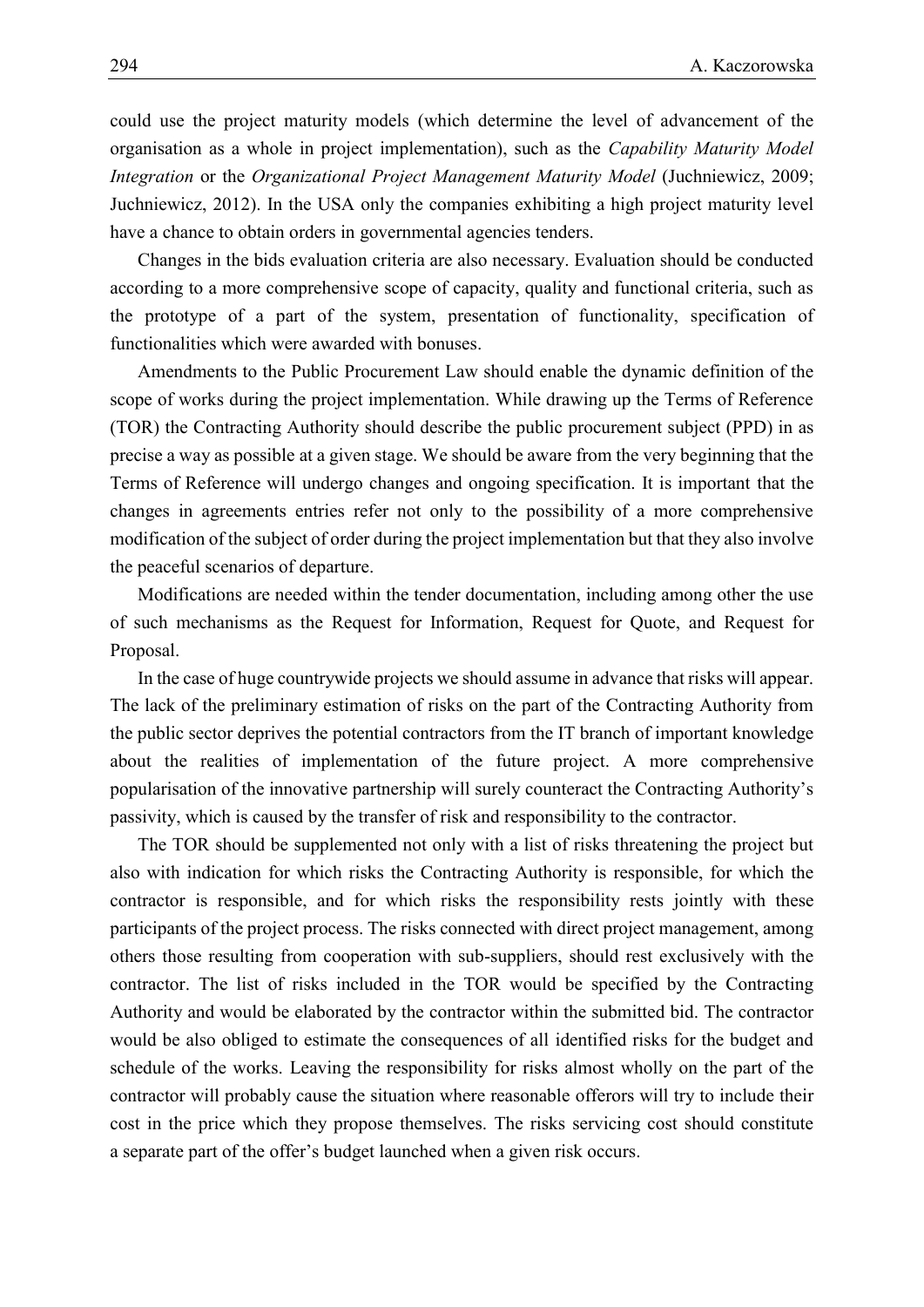1 The choice of a bid of lower costs as compared to those assumed in the budget by the 2 Contracting Authority creates a possibility to finance the works which were not presented in the schedule of works from the difference between the reserved budget and the chosen cheaper offer. On the other hand, to take an opportunity of the effect of earlier use of IT solution 5 important for a given entity, the money obtained from the difference between the contractor's 6 offer price and the predicted budget of the project could be used for a special financial bonus for the contractor for acceleration of the end of the work by a fixed period of time. Another requirement is implementation of motivating instruments, including financial ones, for the Contracting Authority's institution workers. These instruments should depend, among others, on the results of the project.

The Public Procurement Office, as the central institution most directly involved in public projects implementation, especially in the largest projects, should:

- 13 determine the project management standards and the ways of evaluation of the 14 contractors' relevant competences (at best according to the project maturity model), and supervise their subsequent use;
- participate (together with representatives of the Contracting Authority and the selected 17 contractor) in project's steering committees; a highly qualified representative of the Public Procurement Office would be responsible for adjudication of any possible disputes between the Contracting Authority and the contractor and participation in approval of work and specification of changes;
- participate in the tender process and consequently support those submitting the orders 22 (not all organisations using the public tenders have sufficiently qualified staff within the project management);
- provide the consultancy for the contractors within the projects management organisation and conduct a register of companies capable of project implementation (however, the minus of this proposal is impeding free competition); such solution is used in Great Britain, New South Wales and Canada.

28 For better coordination of the activities of all parties of the proceedings and to reduce the incompetence of other participants of the proceedings (legal protection bodies and the second instance bodies) to grant the public procurement in the IT projects area, a coherent series of 31 training courses on project management with preferred agile methods should be provided.

32 Considering that a higher use of the agility attributes in the project increases the probability 33 of success, an important issue is searching for the ways and possibilities to implement the maximum amount of agile factors in projects.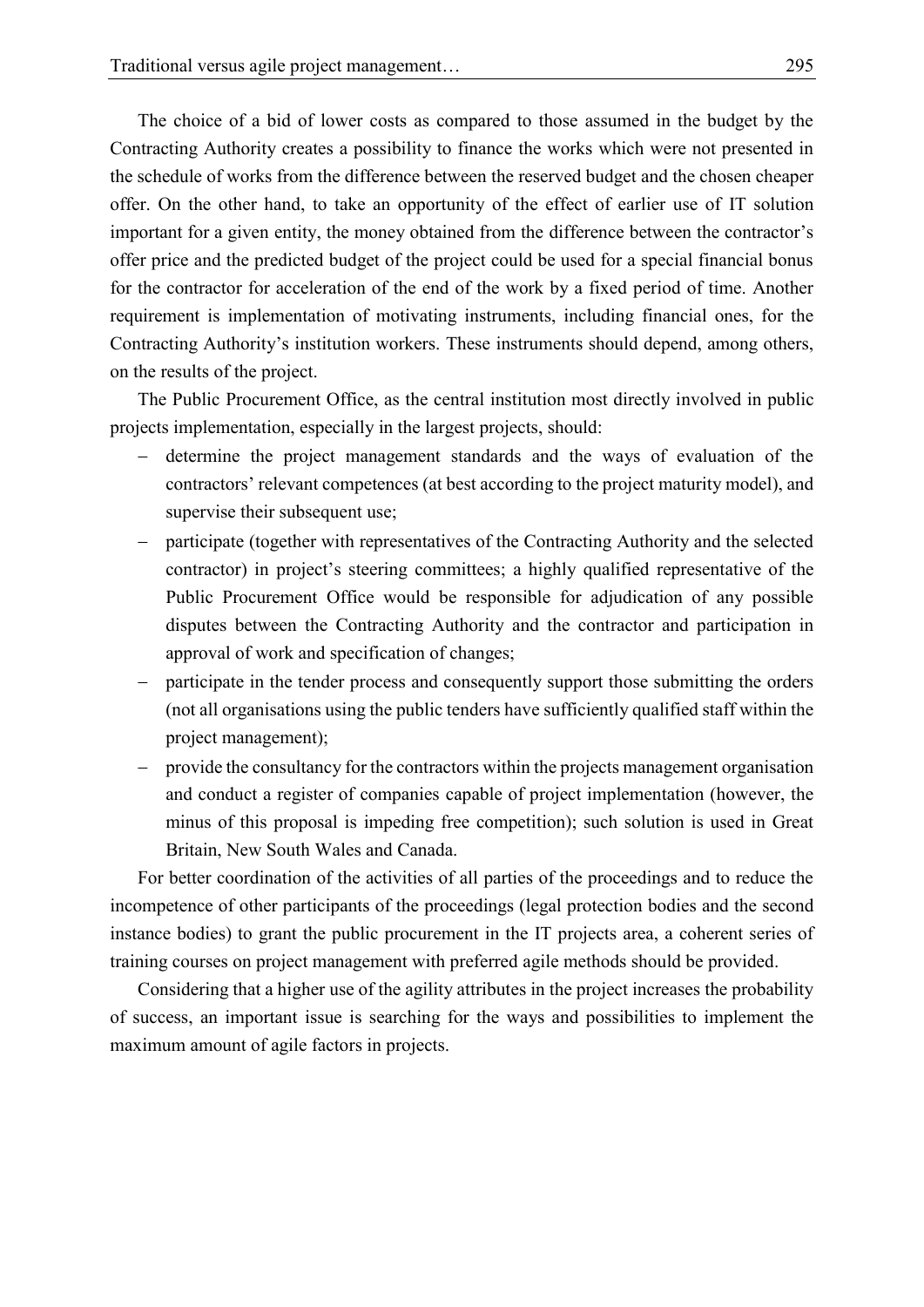#### 1 **5. Summary**

 Failures connected with implementation of national information projects have their source mostly in the *Public procurement law.* First, a complex analysis of the Polish public procurement system involving the best world solutions is required. Next, the *Public procurement law* should be reconstructed thoroughly and comprehensively, not just temporarily and fragmentarily.

There are no precise studies pointing that a chosen method, whether traditional or agile, is better than other methods. In practice, there is no organization or project in which a methodology in its pure form could be used. Therefore, a given methodological approach has 10 to be adjusted to the conditions of the sector in which the organisation is functioning and to a specific project. For example in public administration entities implementing the SCRUM method, the product owner will surely be not just one person but the whole team of experts which has to be treated as one entity.

In few Polish offices the management is conducted pursuant to APM principles. This usually requires bending of the APM principles to one's own needs and being creative. 16 For example, the Organization Department at the Marshal's Office of Silesian voivodeship 17 (MOSV) provides the development and support of the Local Information System using the 18 SCRUM method. This is the biggest of all similar systems functioning in other voivodeships. Entrusting the developmental works to one of the departments of the MOSV instead of 20 concluding a contract with an external company results in that new needs do not have to be formulated in form of the POD and wait for the tender decisions. Every new idea is worked out 22 from the beginning by the Organizing Department, it has a chance to change and is handed over without unnecessary formalities. In the traditional model of the information system development all procedures would run in cascades: first the more or less complex needs would 25 be collected, which would then be gathered into one big order. Subsequently, if a contractor was selected, it would occur in turn: implementation, tests, reception and implementation. In practice, this could mean that for an insignificant functionality one would have to wait as long as a few months. Owing to the use of the agile method, the effects are visible very fast, 29 therefore there is a possibility to back out of inaccurate ideas, incurring relatively insignificant losses.

> 31 Presently, the most effective approach seems to be the combination of the *Project Cycle Management* methodology and selected practices derived from agile methods, however as it is proposed to be used for , the customer who does not belong to the group of most agile projects 34 to manage", one should be aware that to obtain effects from the use of the approach it becomes necessary to employ more management staff which will trust the possibilities of self-36 organization of agile project teams and higher creativity of the public administration employees.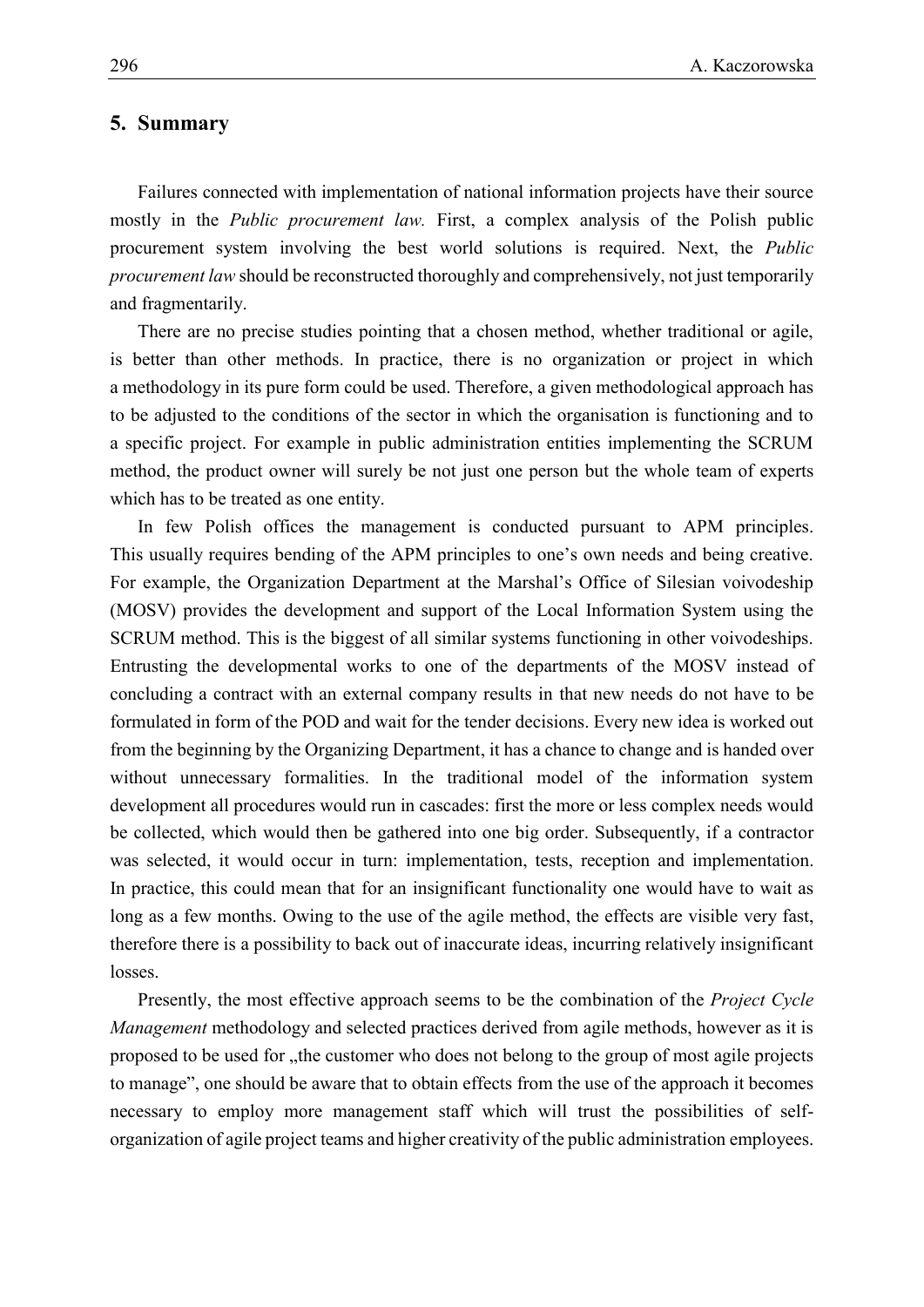1 The public sector conditions connected with the Public Procurement Law and informal limitations resulting, among others, from organisational and decisive culture will not allow, as for now, to fully use agile methods.

4 Complete use of preferred agile methods for implementation of IT projects in the public 5 sector in Poland will not be an easy or short process. However, this task has to be undertaken 6 to benefit from the use of this group of methodologies. After all, effective approach to project management is expected, appreciated and more and more frequently perceived as an instrument to construct the organisation's value.

### 9 **References**

- 1. *A look at 25 years of software projects. What can we learn?* Available online [https://speedandfunction.com/look-25-years-software-projects-can-learn/,](https://speedandfunction.com/look-25-years-software-projects-can-learn/) 2019.06.10.
- 12 2. *Aid Delivery Methods – Project Cycle Management Guidelines Vol 1 – Guidelines*. 13 Available online [https://ec.europa.eu/europeaid/sites/devco/files/methodology-aid](https://ec.europa.eu/europeaid/sites/devco/files/methodology-aid-delivery-methods-project-cycle-management-200403_en_2.pdf)delivery-methods-project-cycle-management-200403 en 2.pdf, 2019.06.15.
- 15 3. Apello, J. (2012). *How to Change the World: Change Management 3.0*. Rotterdam: Kindle **16 Edition.** 
	- 17 4. Atkinson, S., and Benefield, G. *Software Development: Why the Traditional Contract*  18 *Model Is no Fit for Purpose*. Retrieved from [https://static1.squarespace.com/](https://static1.squarespace.com/static/52c7ec69e4b0b1f6fe574925/t/52cbe684e4b09298835e74ae/1389094532520/HICSS-2013-Why-the-traditional-contract-is-not-fit-for-purpose.pdf) 19 [static/52c7ec69e4b0b1f6fe574925/t/52cbe684e4b09298835e74ae/1389094532520/HICSS](https://static1.squarespace.com/static/52c7ec69e4b0b1f6fe574925/t/52cbe684e4b09298835e74ae/1389094532520/HICSS-2013-Why-the-traditional-contract-is-not-fit-for-purpose.pdf) 20 [-2013-Why-the-traditional-contract-is-not-fit-for-purpose.pdf,](https://static1.squarespace.com/static/52c7ec69e4b0b1f6fe574925/t/52cbe684e4b09298835e74ae/1389094532520/HICSS-2013-Why-the-traditional-contract-is-not-fit-for-purpose.pdf) 2019.06.15.
	- 21 5. Capgemini, IDC, Sogeti, Politecnico di Milano (2015). *Future-proofing eGovernment for*  22 *a Digital Single Market*. Retrieved from [https://www.capgemini.com/resources/full-report](https://www.capgemini.com/resources/full-report-future-proofing-egovernment-for-a-digital-single-market/)[future-proofing-egovernment-for-a-digital-single-market/.](https://www.capgemini.com/resources/full-report-future-proofing-egovernment-for-a-digital-single-market/)
	- 24 6. Capgemini, IDC, Sogeti, Politecnico di Milano (2016). *A turning point for eGovernment*  development in Europe? Retrieved from [http://publications.europa.eu/resource/cellar/](http://publications.europa.eu/resource/cellar/b3627b36-b212-11e6-871e-01aa75ed71a1.0001.01/DOC_1) 26 [b3627b36-b212-11e6-871e-01aa75ed71a1.0001.01/DOC\\_1.](http://publications.europa.eu/resource/cellar/b3627b36-b212-11e6-871e-01aa75ed71a1.0001.01/DOC_1)
	- 27 7. Capgemini, IDC, Sogeti, Politecnico di Milano (2017). *Taking stock of user-centric*  28 *design and delivery of digital public services in Europe*. Retrieved from 29 [https://www.capgemini.com/wp-content/uploads/2017/11/2017-egovernment](https://www.capgemini.com/wp-content/uploads/2017/11/2017-egovernment-benchmark_background_v7.pdf)[benchmark\\_background\\_v7.pdf.](https://www.capgemini.com/wp-content/uploads/2017/11/2017-egovernment-benchmark_background_v7.pdf)
	- 31 8. Capgemini, IDC, Sogeti, Politecnico di Milano (2018). *Securing eGovernment for all*. Retrieved from [https://ec.europa.eu/information\\_society/newsroom/image/document/](https://ec.europa.eu/information_society/newsroom/image/document/2018-47/egovernment_benchmark_2018_background_report_F21FA84B-0254-F4DB-7B2FC4567D4AA925_55487.pdf) 33 [2018-47/egovernment\\_benchmark\\_2018\\_background\\_report\\_F21FA84B-0254-F4DB-](https://ec.europa.eu/information_society/newsroom/image/document/2018-47/egovernment_benchmark_2018_background_report_F21FA84B-0254-F4DB-7B2FC4567D4AA925_55487.pdf)[7B2FC4567D4AA925\\_55487.pdf.](https://ec.europa.eu/information_society/newsroom/image/document/2018-47/egovernment_benchmark_2018_background_report_F21FA84B-0254-F4DB-7B2FC4567D4AA925_55487.pdf)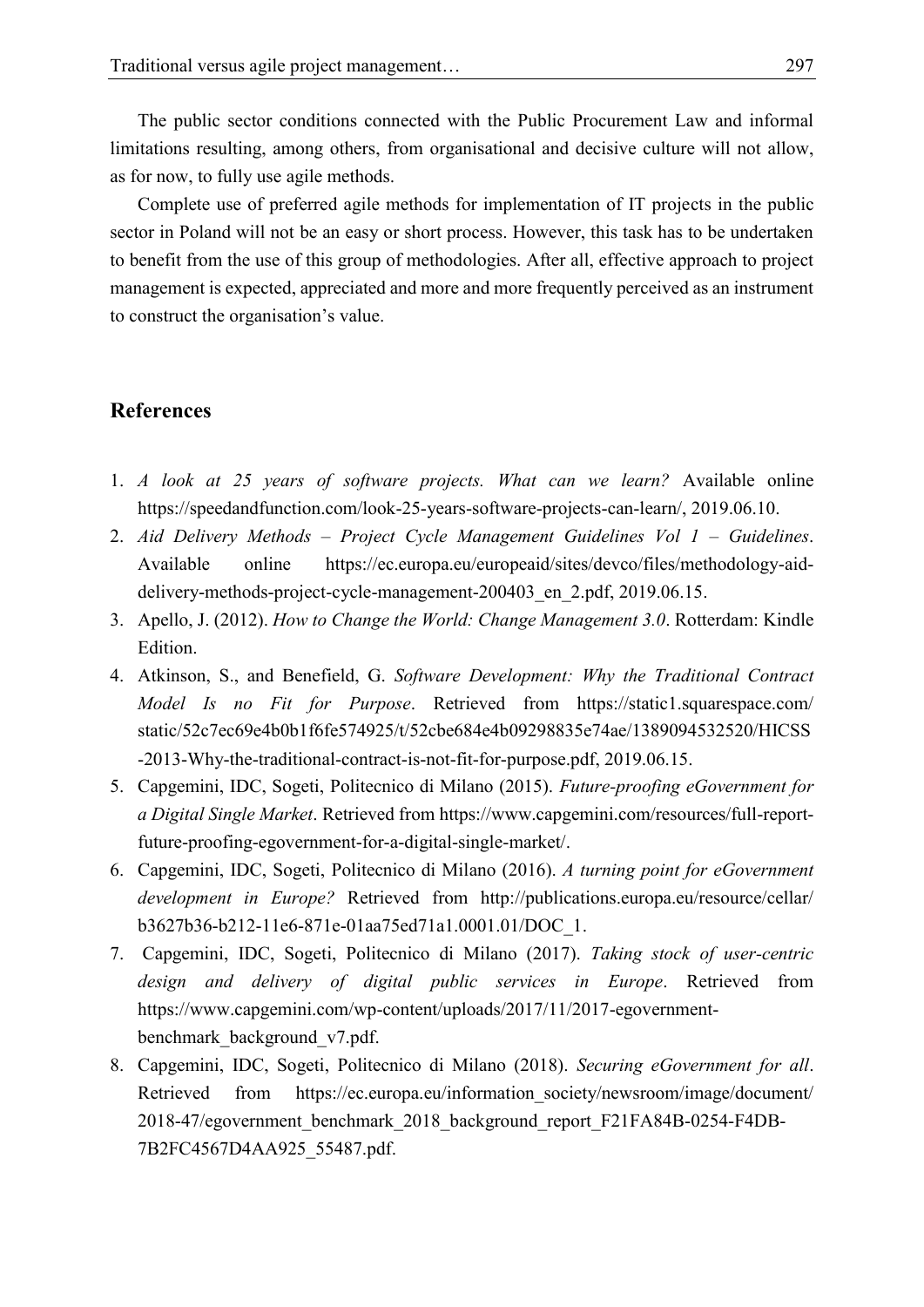- 9. *CHAOS MANIFESTO 2012: The Year of the Executive Sponsor*. Available online [https://cs.calvin.edu/courses/cs/262/kvlinden/resources/CHAOSManifesto2012.pdf.](https://cs.calvin.edu/courses/cs/262/kvlinden/resources/CHAOSManifesto2012.pdf)
- 10. *CHAOS REPORT 2015*. Available online [https://www.standishgroup.com/sample\\_](https://www.standishgroup.com/sample_research_files/CHAOSReport2015-Final.pdf) [research\\_files/CHAOSReport2015-Final.pdf,](https://www.standishgroup.com/sample_research_files/CHAOSReport2015-Final.pdf) 2019.06.12.
- 11. *CHAOS REPORT: 21st Anniversary Edition*. Available online [https://www.standishgroup.com/sample\\_research\\_files/CHAOSReport2014.pdf,](https://www.standishgroup.com/sample_research_files/CHAOSReport2014.pdf) 2019.06.10.
	- 12. Chmielarz, W. (2012). Kryteria wyboru metod zarządzania projektami informatycznymi. *Problemy Zarządzania, 10(3),* 25-40. doi: 10.7172.1644-9584.38.2.
	- 13. Cohn, M. (2010). *Succeeding with Agile: Software Development Using Scrum*. Boston: Addison-Wesley Professional.
	- 14. CollabNet, VersionOne. 12<sup>th</sup> annual state of agile<sup>tm</sup> report. Available online [https://www.stateofagile.com/#ufh-i-423641583-12th-annual-state-of-agile-report/473508,](https://www.stateofagile.com/#ufh-i-423641583-12th-annual-state-of-agile-report/473508) 2019.06.12.
	- 15. CollabNet, VersionOne. *13th annual state of agiletm report*. Available online [https://www.stateofagile.com/#ufh-i-521251909-13th-annual-state-of-agile-report/473508,](https://www.stateofagile.com/#ufh-i-521251909-13th-annual-state-of-agile-report/473508) 2019.06.13.
	- 16. Dorsey, P. *10+3 główne powody, dla których projekty systemów się nie udają. Część I*. Retrieved from [https://zarzadzanieprojektami.org/warsztat/10-3-glowne-powody-dla-](https://zarzadzanieprojektami.org/warsztat/10-3-glowne-powody-dla-ktorych-projekty-systemow-sie-nie-udaja-czesc-i_338)[ktorych-projekty-systemow-sie-nie-udaja-czesc-i\\_338,](https://zarzadzanieprojektami.org/warsztat/10-3-glowne-powody-dla-ktorych-projekty-systemow-sie-nie-udaja-czesc-i_338) 2019.06.15.
	- 17. Dorsey, P. *10+3 główne powody, dla których projekty systemów się nie udają. Część II*. Retrieved from [https://zarzadzanieprojektami.org/warsztat/10-3-glowne-powody-dla-](https://zarzadzanieprojektami.org/warsztat/10-3-glowne-powody-dla-ktorych-projekty-systemow-sie-nie-udaja-czesc-ii_343)[ktorych-projekty-systemow-sie-nie-udaja-czesc-ii\\_343,](https://zarzadzanieprojektami.org/warsztat/10-3-glowne-powody-dla-ktorych-projekty-systemow-sie-nie-udaja-czesc-ii_343) 2019.06.15.
	- 18. Gasik, S. *Dlaczego nie udają się wielkie projekty publiczne?* Retrieved from https://zarzadzanieprojektami.org/warsztat/dlaczego-nie-udaja-sie-wielkie-projektypubliczne- 332, 2019.06.10.
	- 19. Jeremiah, J. *Agile vs. waterfall: Survey shows agile is now the norm*. Retrieved from [https://techbeacon.com/survey-agile-new-norm,](https://techbeacon.com/survey-agile-new-norm) 2019.06.14.
	- 20. Johnson, J., and Mulder, H. (2016). CHAOS Chronicles, focusing on failures and possible improvements in IT projects. *SYSTEMICS, CYBERNETICS AND INFORMATICS, 14(5)*, 11-15. Retrieved from [http://www.iiisci.org/journal/CV\\$/sci/pdfs/SA136MM16.pdf,](http://www.iiisci.org/journal/CV$/sci/pdfs/SA136MM16.pdf) 2019.06.11.
	- 21. Juchniewicz, M. (2012). Dojrzałość projektowa organizacji. In: M. Trocki (Ed.), *Nowoczesne zarządzanie projektami* (pp. 372-386). Warszawa: PWE.
	- 22. Juchniewicz, M. (2009). *Dojrzałość projektowa organizacji.* Warszawa: Bizarre.
	- 23. Kaczorowska, A. (2013). *E-usługi administracji publicznej w warunkach zarządzania projektami*. Łódź: Wydawnictwo Uniwersytetu Łódzkiego.
	- 24. Kaczorowska, A., and Ciach, K. (2013). The effectiveness of e-government development in Poland in 2004-2013. *Information Systems in Management*, *2(4)*, 274-288.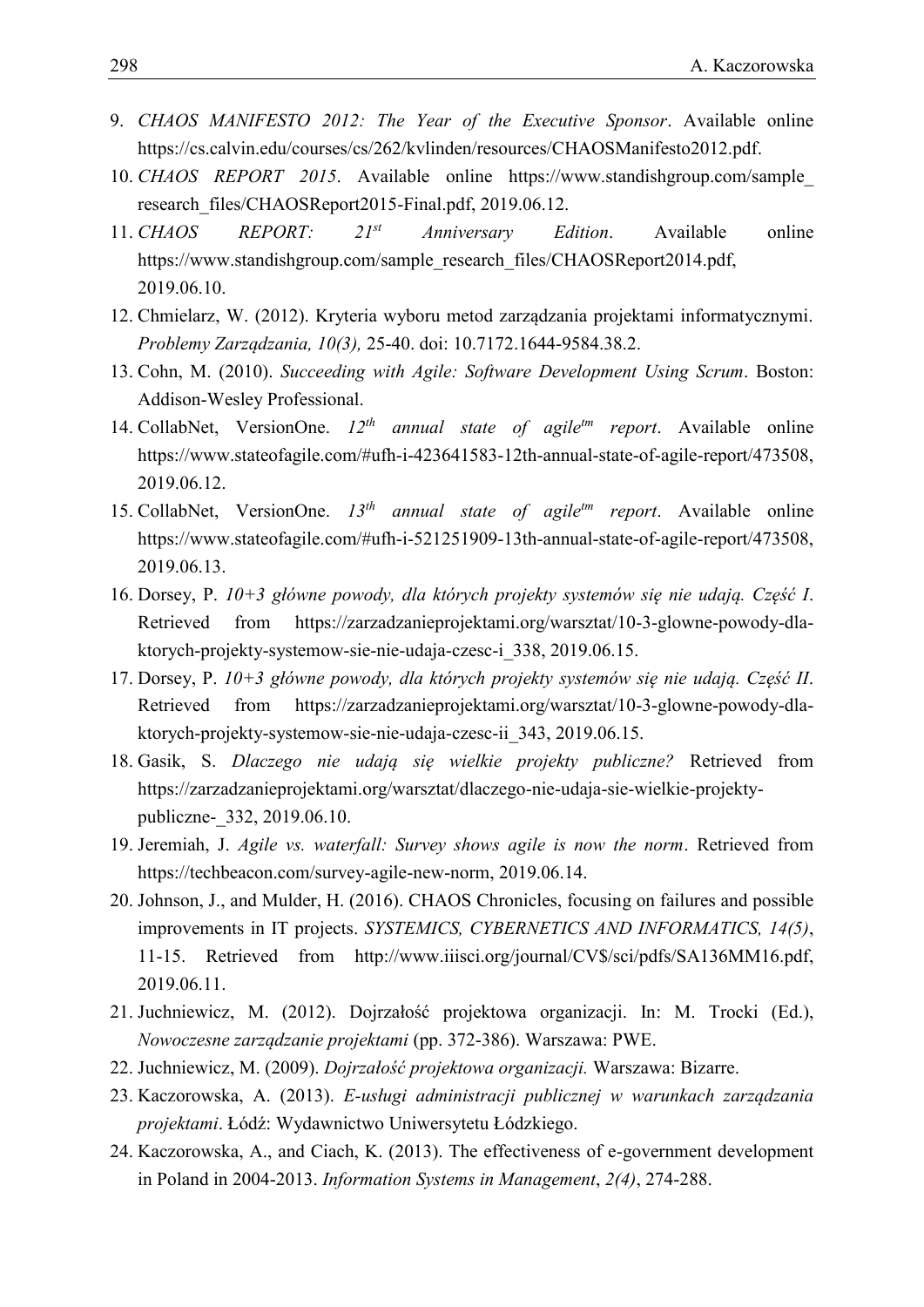- 25. Kański, Ł. (2017). Prawne i organizacyjne uwarunkowania implementacji zwinnych metod zarządzania projektami IT. *Organizacja i Zarządzanie: kwartalnik naukowy*, *2*, 27-45. Retrieved from [http://yadda.icm.edu.pl/yadda/element/bwmeta1.element.baztech-](http://yadda.icm.edu.pl/yadda/element/bwmeta1.element.baztech-c2c85401-5410-4bd1-830a-7b714f5a8535)[c2c85401-5410-4bd1-830a-7b714f5a8535,](http://yadda.icm.edu.pl/yadda/element/bwmeta1.element.baztech-c2c85401-5410-4bd1-830a-7b714f5a8535) 2019.06.14.
- 26. Layton, M. (2012). *Agile Project Management*. New Jersey: John Wiley&Sons Ltd.
- 27. Łubiarz, M. (2015). Zwinne organizacje. *Zarządzanie projektami*, *1(8)*, 87-91.
- 28. Lynch, J. (2018). *Project Resolution Benchmark Report*. Retrieved from [https://www.standishgroup.com/sample\\_research\\_files/DemoPRBR.pdf,](https://www.standishgroup.com/sample_research_files/DemoPRBR.pdf) 2019.06.11.
- 29. Ministerstwo Rozwoju (2017). *Perspektywy rozwoju polskiej branży ICT do roku 2025*. Warszawa: Polska Agencja Rozwoju Przedsiębiorczości.
- 30. PMI. *Pulse of the Profession 2017. 9th Global Project Management Survey.* Retrieved from [https://www.pmi.org/-/media/pmi/documents/public/pdf/learning/thought-](https://www.pmi.org/-/media/pmi/documents/public/pdf/learning/thought-leadership/pulse/pulse-of-the-profession-2017.pdf)[leadership/pulse/pulse-of-the-profession-2017.pdf,](https://www.pmi.org/-/media/pmi/documents/public/pdf/learning/thought-leadership/pulse/pulse-of-the-profession-2017.pdf) 2019.06.14.
- 31. PMI. *Pulse of the Profession 2018. 10th Global Project Management Survey*. Retrieved from [https://www.pmi.org/-/media/pmi/documents/public/pdf/learning/thought-](https://www.pmi.org/-/media/pmi/documents/public/pdf/learning/thought-leadership/pulse/pulse-of-the-profession-2018.pdf)[leadership/pulse/pulse-of-the-profession-2018.pdf,](https://www.pmi.org/-/media/pmi/documents/public/pdf/learning/thought-leadership/pulse/pulse-of-the-profession-2018.pdf) 2019.06.14.
- 32. *Project Success in Agile Development Projects*. Available online [https://arxiv.org/](https://arxiv.org/ftp/arxiv/papers/1711/1711.06851.pdf) [ftp/arxiv/papers/1711/1711.06851.pdf,](https://arxiv.org/ftp/arxiv/papers/1711/1711.06851.pdf) 2019.06.15.
- 33. Rozporządzenie Rady Ministrów w sprawie Planu Informatyzacji Państwa na rok 2006, Dz.U. nr 147, poz. 1064 (2006).
- 34. Shaydulin, R., and Sybrandt, J. *To Agile, or not to Agile: A Comparison of Software Development Methodologies*. Retrieved from [https://www.researchgate.net/publication/](https://www.researchgate.net/publication/316471308_To_Agile_or_not_to_Agile_A_Comparison_of_Software_Development_Methodologies) [316471308\\_To\\_Agile\\_or\\_not\\_to\\_Agile\\_A\\_Comparison\\_of\\_Software\\_Development\\_Met](https://www.researchgate.net/publication/316471308_To_Agile_or_not_to_Agile_A_Comparison_of_Software_Development_Methodologies) [hodologies,](https://www.researchgate.net/publication/316471308_To_Agile_or_not_to_Agile_A_Comparison_of_Software_Development_Methodologies) 2019.06.10.
- 35. Trocki, M. (2012). *Nowoczesne zarządzanie projektami*. Warszawa: PWE.
- 36. Trocki, M. (2017). *Metodyki i standardy zarządzania projektami*. Warszawa: PWE.
- 37. Ustawa z dnia 17 lutego 2005 r. o informatyzacji podmiotów realizujących zadania publiczne, Dz.U. nr 64, poz. 565 z późn. zm. (2005).
- 38. Ustawa z dnia 20 lipca 2018 r. zmieniająca ustawę Prawo zamówień publicznych oraz ustawę o zmianie ustawy – Prawo zamówień publicznych oraz niektórych innych ustaw, Dz.U. poz. 1603 (2018).
- 39. Ustawa z dnia 22 czerwca 2016 r. o zmianie ustawy Prawo zamówień publicznych oraz niektórych innych ustaw, Dz.U. poz. 1020 (2016).
- 40. Ustawa z dnia 27 sierpnia 2009 r. o finansach publicznych, Dz.U. nr 157, poz. 1240 z późn. zm. (2009).
- 41. Ustawa z dnia 29 stycznia 2004 r. Prawo zamówień publicznych, Dz.U. nr 19, poz. 177 z późn. zm. (2004).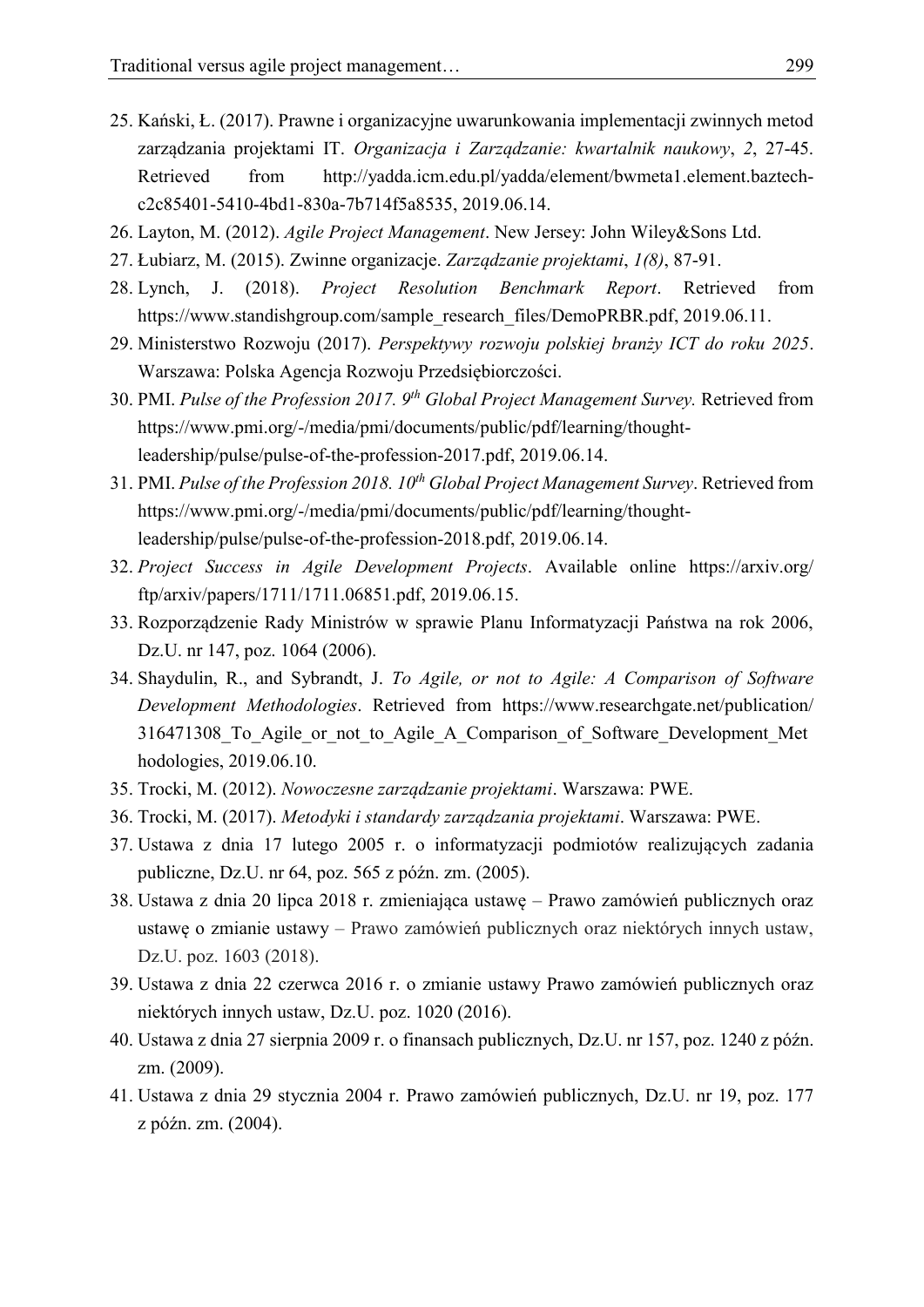- 42. VersionOne. *11th annual state of agiletm report*. Available online [http://www.agile247.pl/](http://www.agile247.pl/wp-content/uploads/2017/04/versionone-11th-annual-state-of-agile-report.pdf) [wp-content/uploads/2017/04/versionone-11th-annual-state-of-agile-report.pdf,](http://www.agile247.pl/wp-content/uploads/2017/04/versionone-11th-annual-state-of-agile-report.pdf) 2019.06.11.
- 43. Wendler, R. (2014). Develompent of the Organizational Agility Maturity Model. *Proceedings of the 2014 Federated Conference on Computer Science and Information Systems*, *2*, 1197-1206. doi: 10.15439/2014F79.
- 44. Wysocki, R. (2013). *Efektywne zarządzanie projektami. Tradycyjne, zwinne, ekstremalne*. Gliwice: Helion.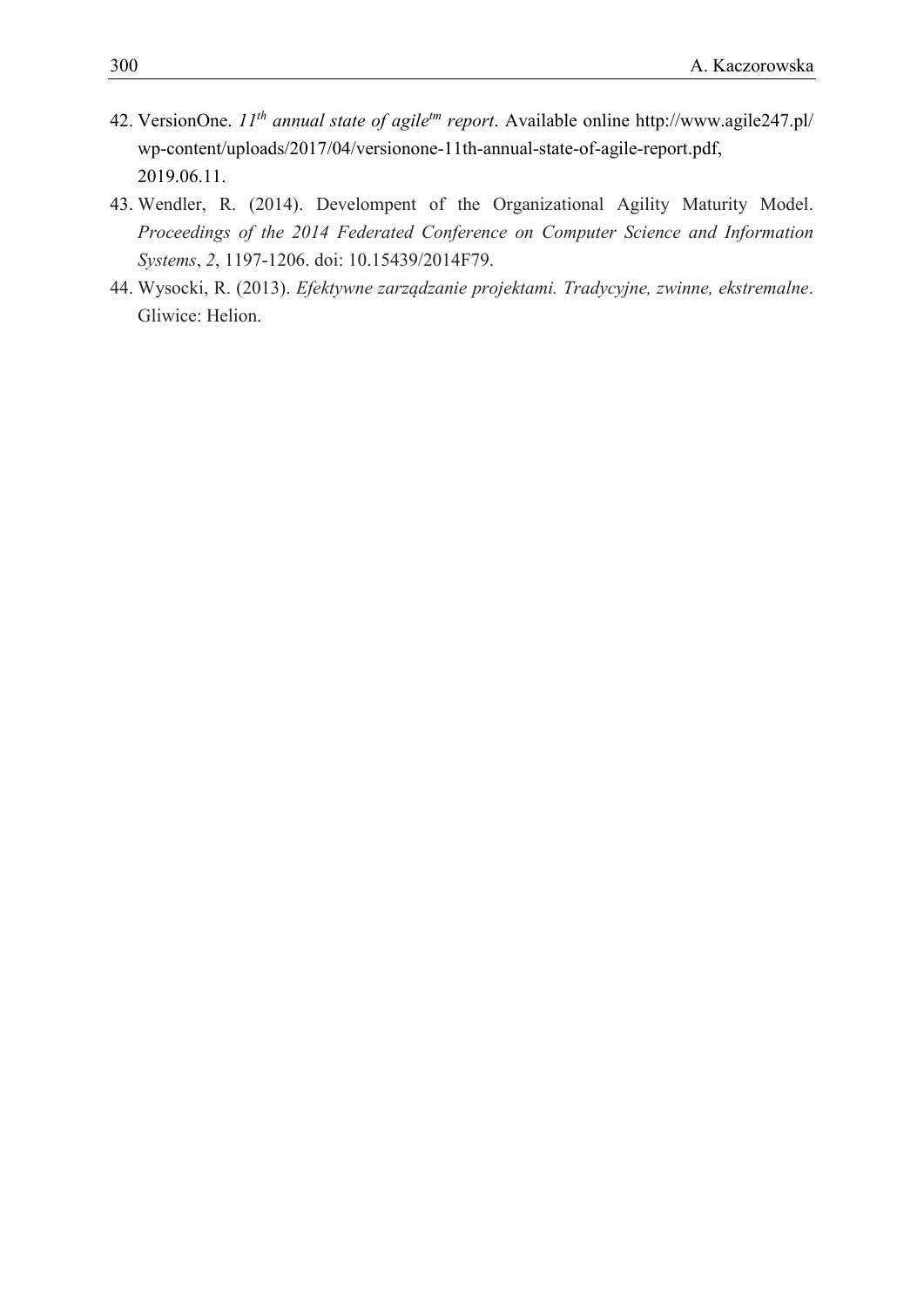# 1 **Appendix**

#### 2 **Table 1.**

3 *20 common public services in Poland in the rankings of eGovernment covering the years*  4 *2004-2010*

| <b>THE YEAR OF</b><br><b>THE REPORT</b><br><b>PREPARATION</b> | <b>POLAND'S POSITION</b><br><b>IN VIEW OF FULL</b><br><b>ONLINE</b><br><b>AVAILABILITY OF</b><br><b>SERVICES</b> | <b>POLAND'S POSITION</b><br><b>WITH REGARDS TO</b><br><b>SERVICES</b><br><b>MATURITY</b> | <b>NUMBER OF STATES</b><br><b>PARTICIPATING IN</b><br><b>THE STUDY</b> |
|---------------------------------------------------------------|------------------------------------------------------------------------------------------------------------------|------------------------------------------------------------------------------------------|------------------------------------------------------------------------|
| 2004                                                          | 26                                                                                                               | 27                                                                                       | 28                                                                     |
| 2006                                                          | 25                                                                                                               | 26                                                                                       | 28                                                                     |
| 2007                                                          | 30                                                                                                               | 30                                                                                       | 31                                                                     |
| 2009                                                          | 25                                                                                                               | 24                                                                                       | 31                                                                     |
| 2010                                                          | 19                                                                                                               | 20                                                                                       | 32                                                                     |

5 Source: Own preparation on the basis of "The effectiveness of e-government development in Poland in 2004-2013" by A. Kaczorowska, and K. Ciach. 2013 by SGGW Publishing House.

Five clusters (neophytes, high potential, progressive, builders and mature) and also five 8 groups (with similar national context) have been identified in the *eGovernment Benchmark*  reports from the years 2012-2016. It made it possible to determine eGovernment maturity within countries and to identify different clusters of countries with similar eGovernment maturity performance. In 2012-2016 Poland was always qualified to the progressive cluster and 12 Group 2 (Table 2). Countries in this cluster have been working on a digital approach, but there are some factors that constrain full distribution of satisfying eGovernment services and the progressive cluster should focus on removing those barriers. Policies and innovation plans in countries from this cluster should specifically address and support deployment of a citizencentric approach to further increase the use of eGovernment services.

#### 17 **Table 2.**

18 *Poland and other countries from progressive cluster and Group 2 in the eGovernment*  19 *Benchmark from the years 2012-2016*

| <b>YEARS</b><br><b>INCLUDED IN</b><br><b>THE STUDY</b> | <b>COUNTRIES FROM THE PROGRESSIVE</b><br><b>CLUSTER AND GROUP 2</b> | <b>NUMBER OF STATES</b><br><b>PARTICIPATING IN THE</b><br><b>STUDY</b> |
|--------------------------------------------------------|---------------------------------------------------------------------|------------------------------------------------------------------------|
| 2012-2013                                              | Germany, Italy, Poland, Spain                                       | 32 countries named $EU-27+$                                            |
| 2013-2014                                              | Germany, Italy, Poland, Spain                                       | 32 countries named EU-27+                                              |
| 2014-2015                                              | Germany, Italy, Poland, Spain                                       | 33 countries named EU-28+                                              |

20 Source: Own preparation on the basis of "eGovernment Benchmark 2016". 2016 by Publications Office of the European Union.

22 Four clusters/scenarios (Unexploited eGov, Fruitful eGov, Non-consolidated eGov, Expandable eGov) have been identified in the eGovernment Benchmark reports from the years 24 2017-2018. Countries' eGovernment performance was measured through the absolute indicators, i.e. Penetration and Digitisation. Both of these indicators have three-stage scales: LOW, MEDIUM, HIGH. In 2017-2018 Poland was qualified to the Non-consolidated eGov 27 group (Table 3). This scenario contains a lower level of Digitisation and a lower level of